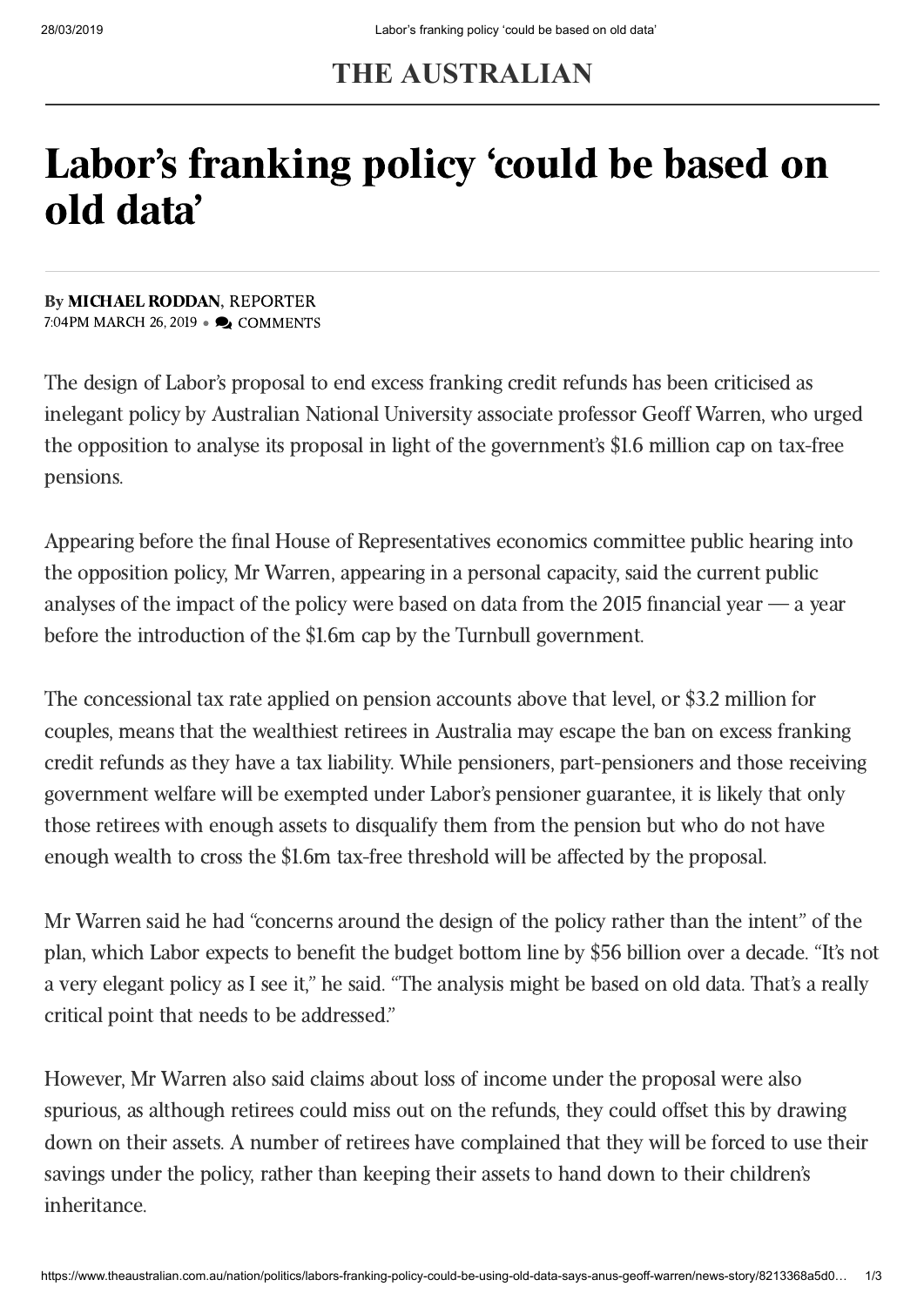### 28/03/2019 Labor's franking policy 'could be based on old data'

Grattan Institute senior fellow Danielle Wood told the National Press Club on Tuesday that taxfree superannuation, refundable franking credits and tax offsets for seniors introduced over the last two decades mean that "older Australians to contribute a lot less than we once did".

"The public hearings for the inquiry into the franking credits policy sometimes look more like the frontline in a generational war than a staid government inquiry," she said. "Here the contrast with the climate strike is difficult to ignore: while older Australians picket for their franking credits, young people are protesting for their very future."

Industry Super Australia public affairs director Matthew Linden said while industry funds were largely exempted from the policy, it was due to their tax status rather than a deliberate exemption.

"SMSF's will continue to benefit from imputation in the taxed accumulation phase and some subject to their size and mix of members may continue to benefit in the retirement phase," he said.

"In our view there is considerable merit in revisiting the age pension asset test which currently imposes punitive effective tax rates on private and superannuation savings," he said. "Unlike this committees' deliberations those changes were introduced and passed by the parliament in the space of just 14 days in November 2016 without any public hearings."

Michael Lorimer, the managing director of the Self-Managed independent Superannuation Funds Association, said Labor's proposal created an "unfair" distinction between particular classes of shareholders.

## [MICHAEL](https://www.theaustralian.com.au/author/Michael+Roddan) RODDAN, REPORTER

Michael Roddan is a business reporter covering banking, insurance, superannuation, financial services and regulation.

# More stories on this topic

- [Perpetual](https://www.theaustralian.com.au/business/markets/perpetual-calms-franking-fears/news-story/0cf6e9af369187e55cd408b8be569afb) calms franking fears
- ALP move to hit women [hardest](https://www.theaustralian.com.au/business/wealth/women-hit-hardest-by-franking-credit-changes/news-story/b978f266835d7e3439495db61e95b1a4)
- [Franking](https://www.theaustralian.com.au/business/wealth/afic-survey-reveals-franking-credits-fears/news-story/618069483bede1a5a3db5e595ee7636d) credits fears revealed

# [Franking](https://www.theaustralian.com.au/topics/franking-credits) Credits **Topics**